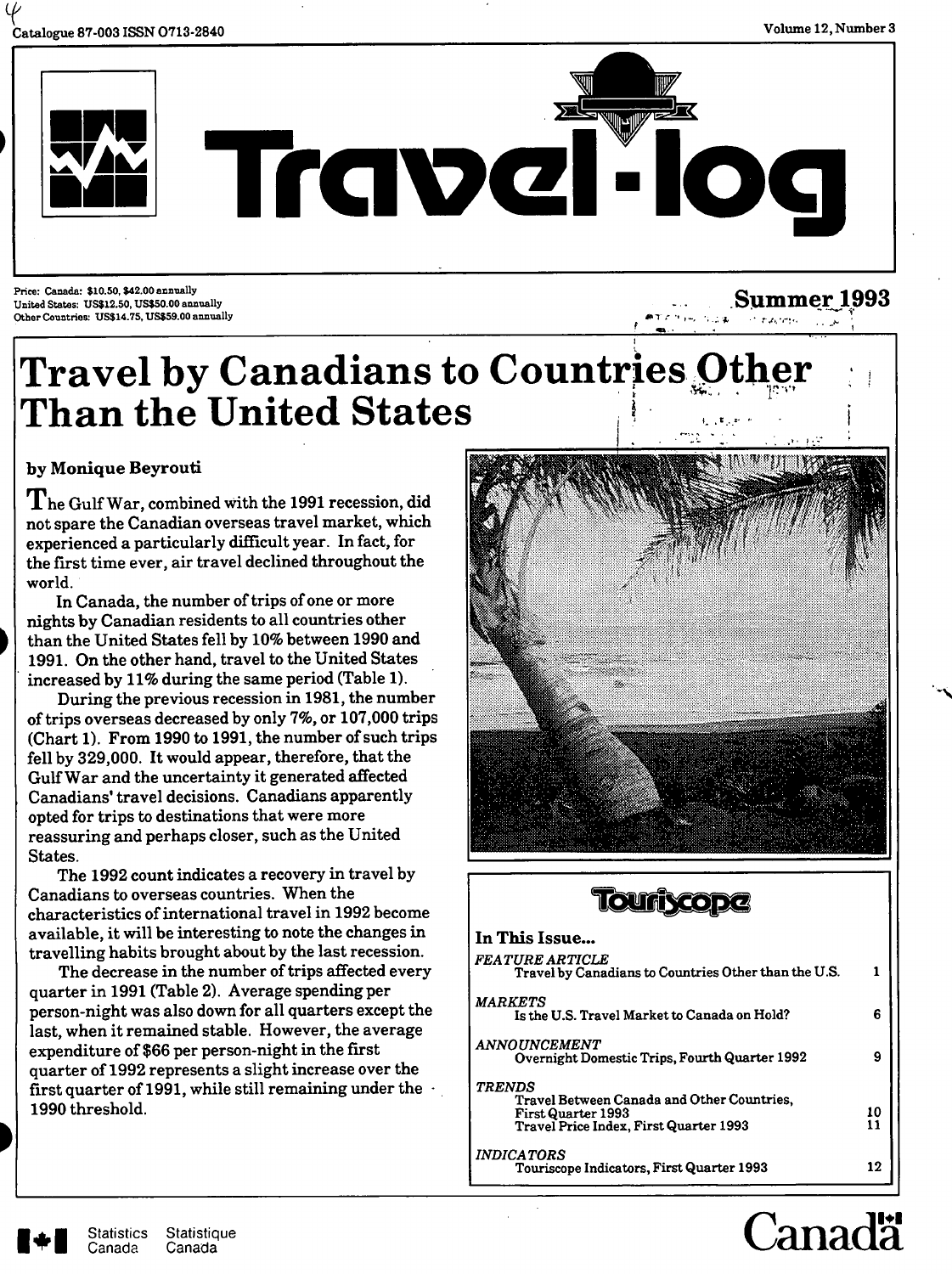|                          | 1981   | 1982   | 1991    | 1992 <sup>P</sup> |
|--------------------------|--------|--------|---------|-------------------|
| <b>Destination</b>       |        |        | '000    |                   |
| <b>United States</b>     | 10,838 | 10.266 | 19.113  | 18,598            |
| Annual Percentage Change | $-3.6$ | $-5.3$ | 10.7    | $-2.7$            |
| <b>Other Countries</b>   | 1.478  | 1.489  | 2.824   | 3.103             |
| Annual Percentage Change | -6.8   | 0.7    | $-10.4$ | 9.9               |





#### Table 2

#### **Overnight Trips and Average Spendingi by Canadian Residents In Overseas Countries, by quarter, 1990-1991**

ł

 $\frac{1}{\sqrt{2}}$ 

| Quarter |       | <b>Trips</b> |           | <b>Average Spending</b><br>per person-night |       | Change    |  |
|---------|-------|--------------|-----------|---------------------------------------------|-------|-----------|--|
|         | 1990  | 1991         | 1990/1991 | 1990                                        | 1991  | 1990/1991 |  |
|         |       | '000         | %         |                                             | \$    | %         |  |
| First   | 1,023 | 875          | $-14.5$   | 68.20                                       | 64.20 | $-5.9$    |  |
| Second  | 694   | 604          | $-13.0$   | 65.60                                       | 65.30 | $-0.5$    |  |
| Third   | 834   | 751          | $-10.0$   | 56.10                                       | 54.50 | $-2.9$    |  |
| Fourth  | 602   | 593          | $-1.5$    | 72.20                                       | 72.50 | 0.4       |  |
| Year    | 3.153 | 2.824        | $-10.4$   | 64.30                                       | 62.90 | $-2.2$    |  |

**l^a\?Gl-log Editor:** *LiseBeaulieu-Caron Tel: 613-951-1673 Fax: 613-951-2909 Photos courtesy of the* **Education, Culture and** Tourism Division *Price: Canada: \$10.50 per issue, \$42.00 annually UnitedStates: US\$12£0per issue, US\$50.00 annually Other Countries: US\$14.75 per issue, US\$59.00 annually*  Published by authority of the Minister responsible for Statistics Canada Statistics Camada should be credited when reproducing or quoting any part of this document Toll-free order service in Canada 1-800-267-6677 The paper used in this publication meets. the minimum requirements of American National Standard for Information Sciences - Permanence of Paper for Printed Library Materials, ANSI Z39.48

*\*'* Minister of Industry, Science and Technology, 1993

1984.

⊛

All rights reserved. No part of this publication may be reproduced, stored in a retrieval system or transmitted in any form or by any means, electronic, mechanical, photocopying, recording or otherwise without prior written permission from Chief, Author Services, Publications Division, Statistics Canada, Ottawa, Ontario, Canada K1A 0T6.

#### **Note of Appreciation**

**Canada owes the success of its statistical system to a long-standing cooperation involving Statistics Canada, the citizens of Canada, its businesses and governments. Accurate and timely statistical information could not be produced without their continued cooperation and goodwill.**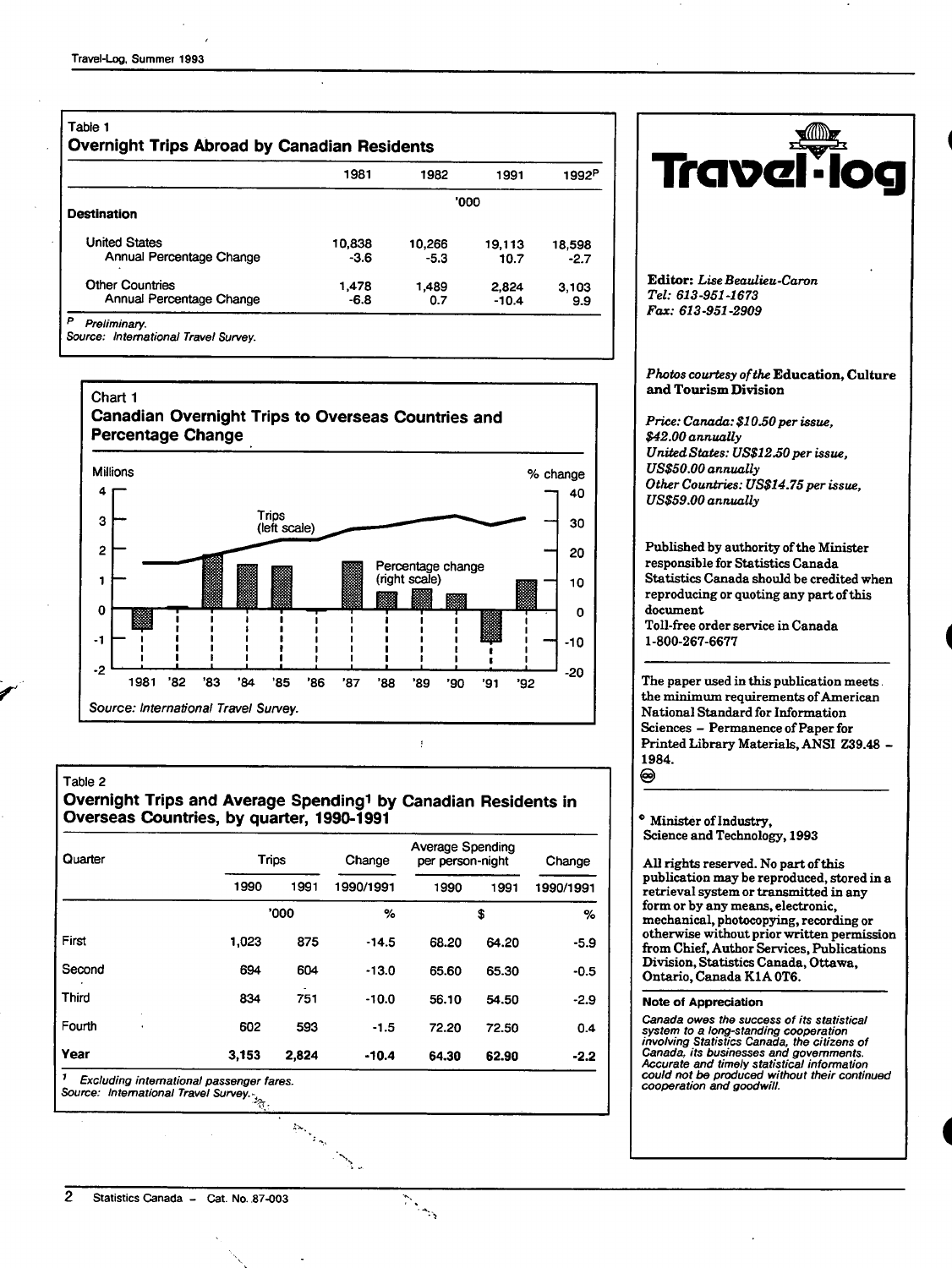#### **^** *Continued from page 1*

There was little change in the average length of overseas stays by province of residence from 1990 to 1991, except for the Atlantic region, where it decreased by almost three days. It appears that the farther east the traveller's province of residence, the shorter the stay (Table 3). At the beginning of the previous decade, the average length of trips abroad by Canadian residents was 22 nights.

From 1990 to 1991, spending by Canadians on trips overseas dropped by 15%, primarily as a result of a decrease in the number of trips taken. This decline in spending applies to all areas of residence in Canada, particularly Manitoba, the eastern provinces and Saskatchewan (Table 4).

#### **The Preferred Season for Travel Overseas**

Understandably, nearly a third of Canadians prefer to leave the country in winter, at least temporarily, to travel overseas. And they often choose sun destinations. During the first quarter, which runs from January to March, just over one quarter of overseas visits of one or more nights are to the Caribbean. While the Caribbean's market share has remained constant, the same cannot be said for the other focal point, European destinations. In fact, visits of one or more nights by Canadian residents from January to March to all countries other than the United States declined between 1990 and 1991. The number of such visits rose slightly from 1991 to 1992, without, however, reaching the level attained before the recession.

#### **Preferred Destinations**

In winter, apart from the Caribbean, the favourite sun destinations of Canadians were Mexico and Venezuela (Chart 2). In the first quarter of 1992, Mexico accounted for 22% (244,000) of overseas visits of one or more nights by Canadians.

#### Table 3

#### **Overnight Trips and Average Length of Stay by Canadian Residents in Overseas Countries, by Province of Origin, 1990-1991**

| Provinces                     | <b>Trips</b> |             | Change    | Average Number<br>of nights |        | Change    |  |
|-------------------------------|--------------|-------------|-----------|-----------------------------|--------|-----------|--|
|                               | 1990         | 1991        | 1990/1991 | 1990                        | 1991   | 1990/1991 |  |
|                               |              | <b>'000</b> | %         |                             | nights | %         |  |
| <b>Atlantic Provinces</b>     | 104          | 84          | $-19.2$   | 18.5                        | 15.3   | $-17.3$   |  |
| Québec                        | 710          | 662         | $-6.8$    | 17.6                        | 16.5   | $-6.3$    |  |
| Ontario                       | 1.632        | 1.413       | $-13.4$   | 17.9                        | 17.4   | $-2.8$    |  |
| Manitoba                      | 80           | 64          | $-20.0$   | 22.4                        | 22.8   | 1.8       |  |
| Saskatchewan                  | 46           | 36          | $-21.7$   | 24.7                        | 23.2   | $-6.1$    |  |
| Alberta                       | 209          | 200         | $-4.3$    | 22.9                        | 22.3   | $-2.6$    |  |
| British Columbia <sup>1</sup> | 372          | 365         | $-1.9$    | 23.9                        | 24.0   | 0.4       |  |
| Canada                        | 3.153        | 2.824       | $-10.4$   | 19.1                        | 18.5   | $-3.1$    |  |

' Includes Yukon & Northwest Territories.

Source: International Travel Survey.

#### Table 4 **Spendingi by Canadian Residents on Overnight Trips to Overseas Countries, by Province of Origin, 1990-1991**

| Provinces                     | Spending   | Change  |           |
|-------------------------------|------------|---------|-----------|
|                               | 1990       | 1991    | 1990/1991 |
|                               | \$'000.000 |         | %         |
| <b>Atlantic Provinces</b>     | 125.5      | 95.2    | $-24.1$   |
| Québec                        | 850.6      | 734.7   | $-13.6$   |
| Ontario                       | 1.874.2    | 1,577.2 | $-15.8$   |
| Manitoba                      | 113.8      | 78.3    | $-31.2$   |
| Saskatchewan                  | 65.8       | 51.0    | $-22.4$   |
| Alberta                       | 302.9      | 265.8   | $-12.3$   |
| British Columbia <sup>2</sup> | 537.7      | 489.8   | $-8.9$    |
| Canada                        | 3.870.4    | 3,292.1 | $-14.9$   |

Excluding international passenger fares and spending in other countries while visiting the United States.

2 Includes Yukon 8, Northwest Territories.

Source: International Travel Survey.

#### **Chart 2 Overnight Visits by Canadian Residents to Selected Latin American Countries in Winter**

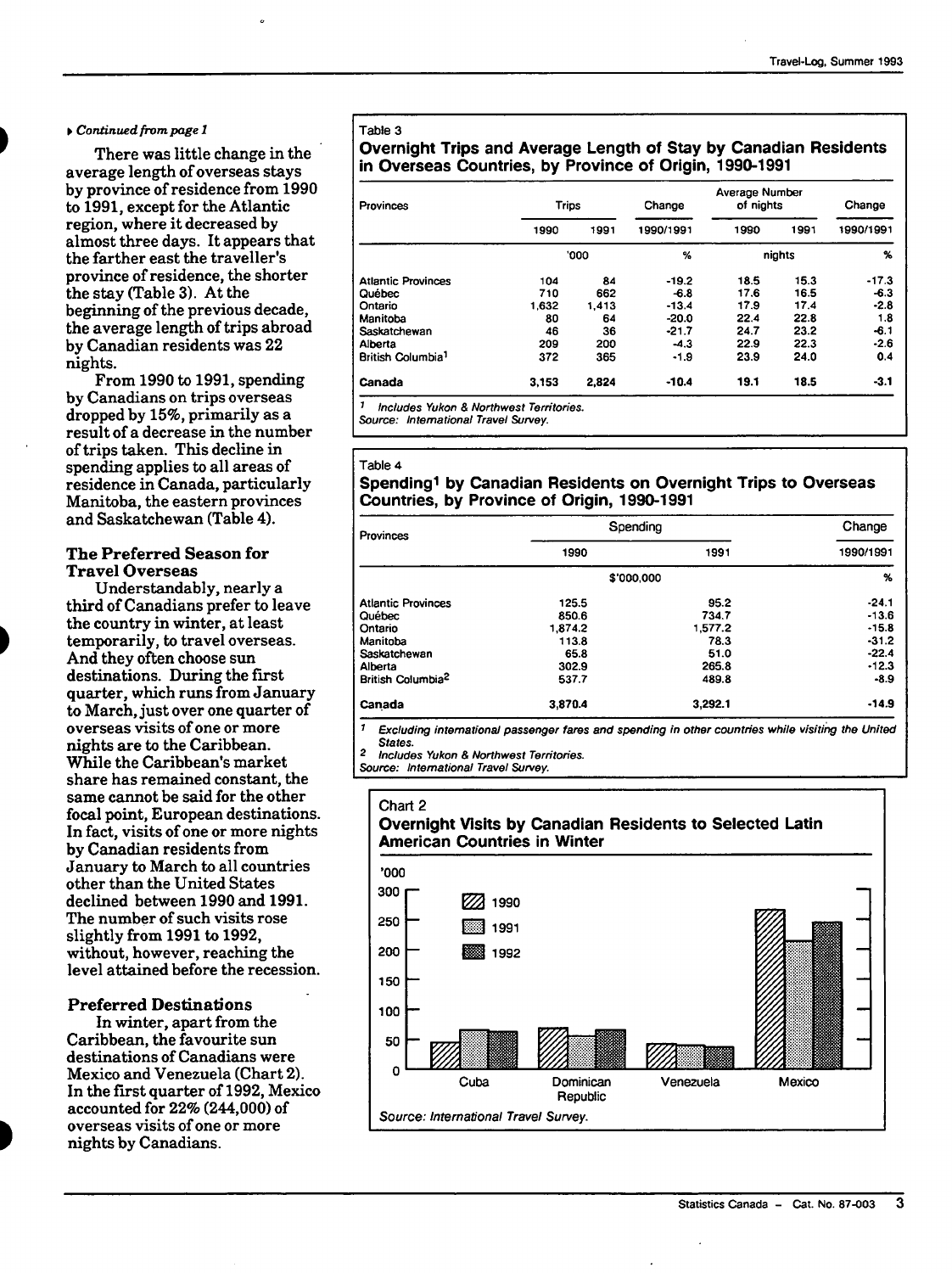#### **^** *Continued from page 3*

Venezuela was the destination for 43,000 visits by Canadians during the first quarter of 1990, compared *vnth* 38,000 in 1991 and 37,000 in 1992. Despite this decrease, the proportion of trips to Venezuela remained virtually at the same level.

But not all Canadian travellers are looking for a little sunshine and warmth in winter (Chart 3). From January to March 1990, the United Kingdom received 103,000 visits of one or more nights by Canadian residents, compared with 74,000 in 1991 and 96,000 in 1992 (Table 5). The United Kingdom's share of the winter overseas market went from 9% in 1990 to 7% in 1991, and then to 8% in 1992. Canadians also made 52,000 visits of one or more nights to France in 1990,46,000 in 1991, and 50,000 in 1992. France's share of overseas visits by Canadians remained constant at 4%.

It is noted, however, particularly for trips made in winter, that in one quarter of cases Canadians choose European destinations in order to visit friends or relatives. In comparison, most Canadians travelling to warmer destinations do so for holidays or pleasure. On the other hand, some Canadians travelling to Europe stop there before continuing their trip to destinations beyond.

#### **Cuba: A Special Case**

Among the seven countries with the highest number of visits of one or more nights by Canadians, Cuba is the only destination that experienced an increase in the number of visits in the first quarter of 1992 compared to the first quarter of 1990 (Table 5). This growth is all the more significant in that, during the same period, visits by Canadians to all other Caribbean countries declined.



#### Table 5 **Overnight Visits'! by Canadian Residents to Top 7 Overseas Countries in Winter**

| <b>Selected Countries</b>              | <b>First Quarter</b> |       |       |  |  |
|----------------------------------------|----------------------|-------|-------|--|--|
|                                        | 1990                 | 1991  | 1992  |  |  |
|                                        |                      | '000  |       |  |  |
| Overnight Visits to Overseas Countries | 1.179                | 1,022 | 1.135 |  |  |
| Mexico                                 | 266                  | 212   | 244   |  |  |
| United Kingdom                         | 103                  | 74    | 96    |  |  |
| Dominican Republic                     | 68                   | 54    | 66    |  |  |
| Cuba                                   | 46                   | 65    | 63    |  |  |
| France                                 | 52                   | 46    | 50    |  |  |
| Venezuela                              | 43                   | 38    | 37    |  |  |
| Germany                                | 37                   | 26    | 37    |  |  |
| <b>Other Overseas Countries</b>        | 564                  | 506   | 542   |  |  |

Source: International Travel Survey.

From January to March 1992, 22% of visits of one or more nights to the Caribbean were to Cuba, representing an increase of 7 percentage points over the same period in 1990. From January to March 1991, among the overseas destinations preferred by Canadians, Cuba was the only location where Canadians spent more than in the same quarter in 1990 (Table 6). This growth was considerable: 56% in the first quarter, and 52% for the year as a whole. In winter 1992, despite the decrease in the number of trips compared with the previous

winter, spending by Canadians in Cuba was 38% higher than during the same period in 1990. From January to March 1992, Cuba accoimted for 4% of spending by Canadians in overseas countries during visits of one or more nights. *i* 

*i* 

**I** 

Aggressive publicity, targeted primarily at the Ontario and Quebec markets, seemed to pay off. In addition, good airline service, offering a total of 22 flights per week from Canada to Cuba, and competitive holiday packages help to explain Canadians' increased interest in visiting this island.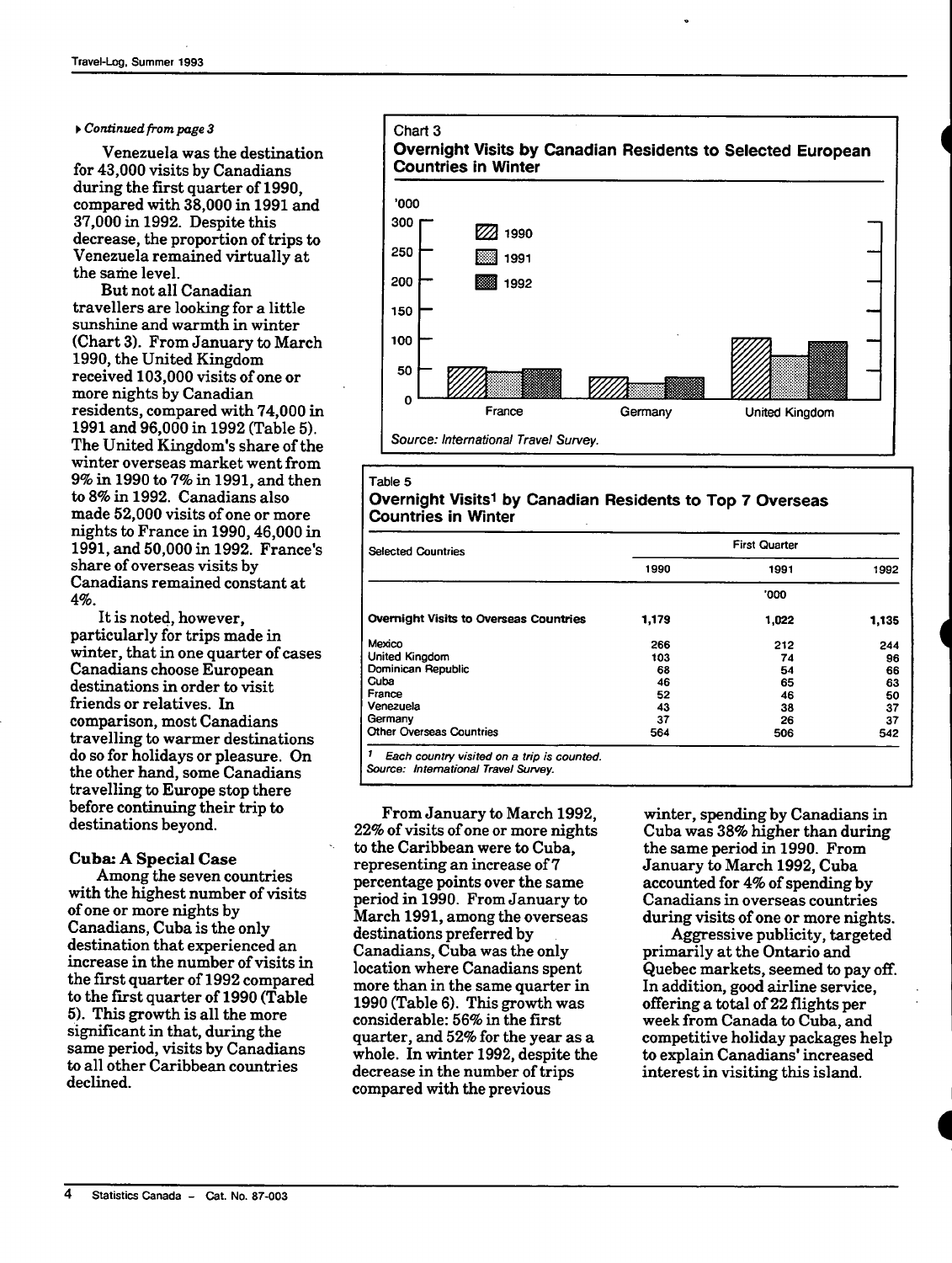#### Table 6

#### **Spendingi on Overnight visits^ by Canadian Residents in Top 7 Overseas Countries in Winter**

|                                          | <b>First Quarter</b> |       |       |  |  |
|------------------------------------------|----------------------|-------|-------|--|--|
| <b>Selected Countries</b>                | 1990                 | 1991  | 1992  |  |  |
|                                          | \$'000,000           |       |       |  |  |
| Overnight Spending in Overseas Countries | 1.014.8              | 884.2 | 958.5 |  |  |
| Mexico                                   | 226.1                | 174.8 | 192.8 |  |  |
| <b>United Kingdom</b>                    | 77.2                 | 59.4  | 74.4  |  |  |
| Dominican Republic                       | 51.1                 | 38.4  | 43.0  |  |  |
| Cuba                                     | 28.8                 | 44.8  | 39.7  |  |  |
| France                                   | 45.4                 | 36.8  | 41.7  |  |  |
| Venezuela                                | 35.3                 | 33.3  | 27.5  |  |  |
| Germany                                  | 28.3                 | 21.2  | 27.5  |  |  |
| <b>Other Overseas Countries</b>          | 522.5                | 475.5 | 512.0 |  |  |

**' Excluding international passenger fares.** 

**2 Each country visited on a trip is counted.** 

**Source: International Travel Survey.** 







#### • *Continued from page 4*

It appears, therefore, that Canadians, primarily Quebeckers and Ontarians, have discovered a favorite spot for their winter holidays. One quarter of these vacationers are between 25 and 34 years of age, and a slightly higher percentage are between 45 and 54. Couples make up 57% of the clientele. One half of travellers opt for a stay of only one week.

In fact, Cuba is attracting more and more Quebeckers (Chart 4). Quebec residents made fifty percent more visits of one or more nights during the first quarter of 1992 than during the same period in 1990, increasing their share of the Canadian market from 43% in 1990 to 48% in 1992.

In winter 1990,47% of Canadians visiting Cuba were from Ontario. During the same season in 1992, this proportion dropped to 42%. It appears that some Quebeckers are overlooking Mexico to explore other destinations, whereas Ontarians are turning away from Cuba to some extent and are becoming increasingly interested in Mexico (Chart 5).

#### Conclusion

As indicated above, 1991 was marked by a notable decline in travel by Canadians from all provinces to almost all overseas countries. Although this decline provided some relief in terms of our travel account deficit with all countries other than the United States, which was reduced by one third between 1990 and 1991, it also seems to have cleared the way to more exotic destinations for the Canadian traveller.

In any event, competition is intensifying. And the more prevalent it becomes, the more Canadians are realizing that there is a variety of destinations that were still unknown a few years ago. These destinations are becoming relatively affordable and more and more geared to the needs of North American travellers.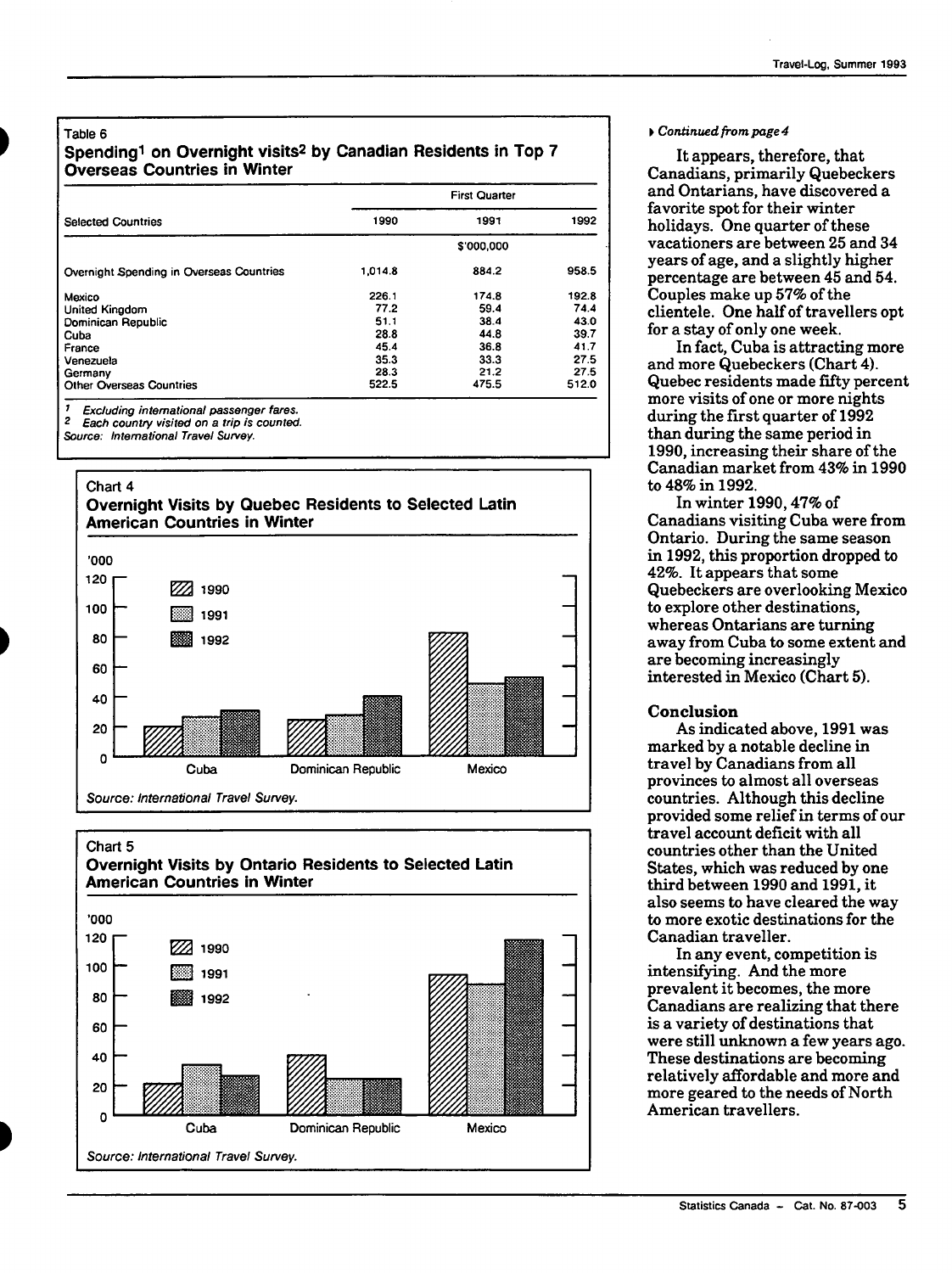#### • *Continued from page 5*

Tour operators must therefore strive to target travellers according to their particular characteristics, a constant challenge for their industry.

*Monique Beyrouti is an analyst with the Education, Culture ad Tourism Division.* 



# Is the U.S. Travel Market to Canada On Hold?

#### *by Lise Beaulieu-Caron*

As United States citizens were preparing to elect a new President in 1992, their visits to Canada recorded a 3% decline from 1991 and the smallest volume in seven years. In 1992, American travel to Canada, with 32 million visits. represented less than half the volume of the 77 million Canadian visits to the United States.

Whether on short or longer visits, Americans shied away from Canada in 1992. Same-day visits declined 4% from 1991, to 20.6 million, representing a sixth consecutive annual decline. Almost three quarters of these entries were recorded in Ontario.

The volume of American tourists to Canada has been declining since the record year of 1986. In 1992, estimated overnight trips reached 11.8 million, just below the 1991 level, despite the



#### Table 7

**American Travel to Canada** 

|                           | 1990   | 1991   | 1992P  |
|---------------------------|--------|--------|--------|
|                           |        | '000   |        |
| <b>Total Person-trips</b> | 34,734 | 33,577 | 32,427 |
| Sameday                   | 22,482 | 21.575 | 20,609 |
| Overnight                 | 12.252 | 12.003 | 11,819 |
| Auto                      | 8.381  | 8,365  | 8,265  |
| Plane                     | 2,372  | 2,178  | 2.199  |
| Other                     | 1,500  | 1,459  | 1,354  |

recent increase in the value of the American dollar in terms of the Canadian currency (Chart 6). The drop in overnight entries in 1992 was felt across Canada's border except in Alberta and the Yukon. One bright spot remained, as overnight air travel, at 2.2 million entries, was up marginally, after registering a drop in 1991 (Table 7).

While the number of entries continued to decline in 1992, the quarterly distribution of one or more nights person-trips remained at the level it reached at the beginning of the 1990s: the winter season attracting 12% of the yearly volume, the spring quarter's share reaching 27%,

summer representing the largest share at 46% while the last quarter of the year accounted for 16%.

Pleasure remained the main reason Americans travelled to Canada on overnight trips in 1991. These trips, heavily concentrated in the summer, represented 59% of the annual volume. Visiting friends and relatives is somewhat less seasonal, with a third of the one or more nights visits occurring in the third quarter. Business travel is the least seasonal.

The International Travel Survey expanded the questionnaire handed out to American travellers entering Canada back in 1990. For the first time, Americans were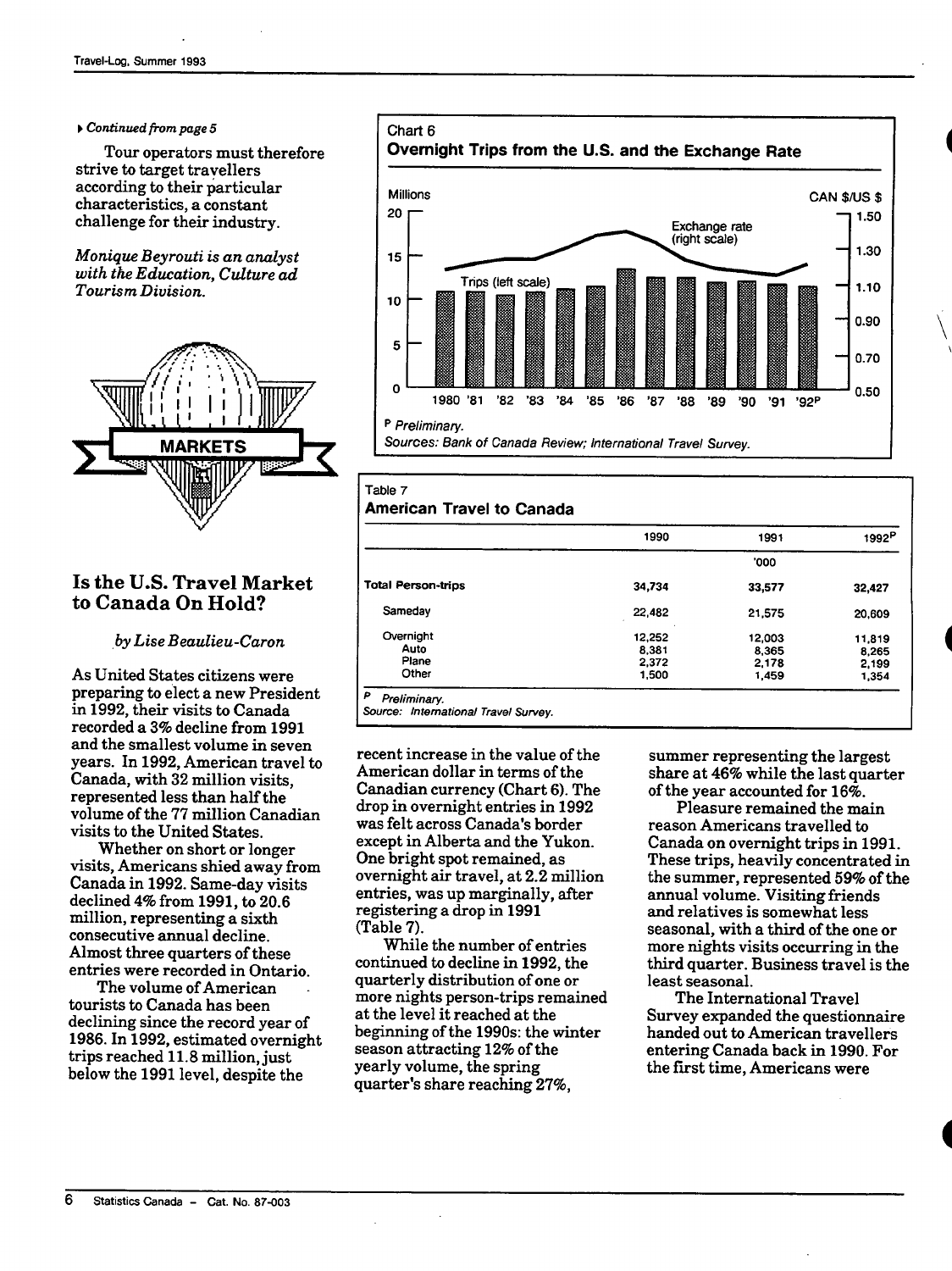#### *V Continued from page 6*

given the opportunity to report a wider range of trip purposes. We now have a better idea of the reasons for their visits. While holidaving and vacationing still accounted for a majority of trips, Americans reported about half a million overnight trips to Canada in 1990 for the purpose of attending events or attractions. In 1991, that number had reached 757,000 overnight trips.

U.S. overnight business trips declined in 1991 from 1990 in the case of visits by mode other than the automobile. Notwithstanding this decline, the average length of stay on an overnight business trip remained at three nights in 1991. The number of same-day business trips, the vast majority by automobile, declined between 1990 and 1991.

In all, short trips are popular with the U.S. travel market, whether for pleasure or business. At the beginning of the 1980s, the average length of an overnight pleasure trip to Canada was 4.5 nights as against 3.8 nights for business. These averages represented 4.3 and 3.1 nights respectively in **1991.** 

#### **Provincial Pull**

In 1990, the International Travel Survey resumed its reporting on the provincial breakdown on American province-visits. Compared to 1980, when it was last reported, U.S. travel to British Columbia has shown growth to a point that it has replaced Quebec as the number two destination in Canada, with 21% of the U.S. market in 1991 (chart 7). While Quebec slipped to third position, the Atlantic provinces maintained their share and the fourth position among Canadian regions. The provinces of Manitoba and Saskatehewan saw their share



#### Table 8 **American Travel to Canada by Age Groups, 1990-1991**

| <b>Age Groups</b>             |        |        | Share |       |
|-------------------------------|--------|--------|-------|-------|
|                               | 1990   | 1991   | 1990  | 1991  |
|                               |        | '000   |       | %     |
| <b>Overnight Person-trips</b> | 12,252 | 12,003 | 100.0 | 100.0 |
| Under 15                      | 1.058  | 1,049  | 8.6   | 8.7   |
| 15-19                         | 332    | 294    | 2.7   | 2.4·  |
| 20-24                         | 479    | 427    | 39    | 3.6   |
| 25-34                         | 1.543  | 1.559  | 12.6  | 13.0  |
| 35-44                         | 2,532  | 2,509  | 20.7  | 20.9  |
| 45-54                         | 2,211  | 2,077  | 18.0  | 17.3  |
| 55-64                         | 1,737  | 1.647  | 14.2  | 13.7  |
| $65 +$                        | 1,436  | 1.434  | 11.7  | 12.0  |
| <b>Not Stated</b>             | 923    | 1.008  | 7.5   | 8.4   |

Source: International Travel Survey.

erode to 4% of the U.S. market. Meanwhile, Alberta is a close contender for the fourth position in replacement of the traditional Atlantic market. The U.S. population shift to the West is one contributing factor to the emerging Pacific Coast travel market.

#### **Evolving Demography**

U.S. population growth in the last two decades has been concentrated in the South and West. At the same time, the Northern states.

our traditional high volume markets, have experienced no growth.

Prior to 1990, we had no idea of the age groups of U.S. travellers to Canada except if they were under or over 12 years of age. Numerically, the Baby Boomers were found to be the largest target segment, the 35-44 year olds represented 21% of all overnight trips at the beginning of the 1990s (table 8). However, in terms of discretionary income, their parents are a better target market. The age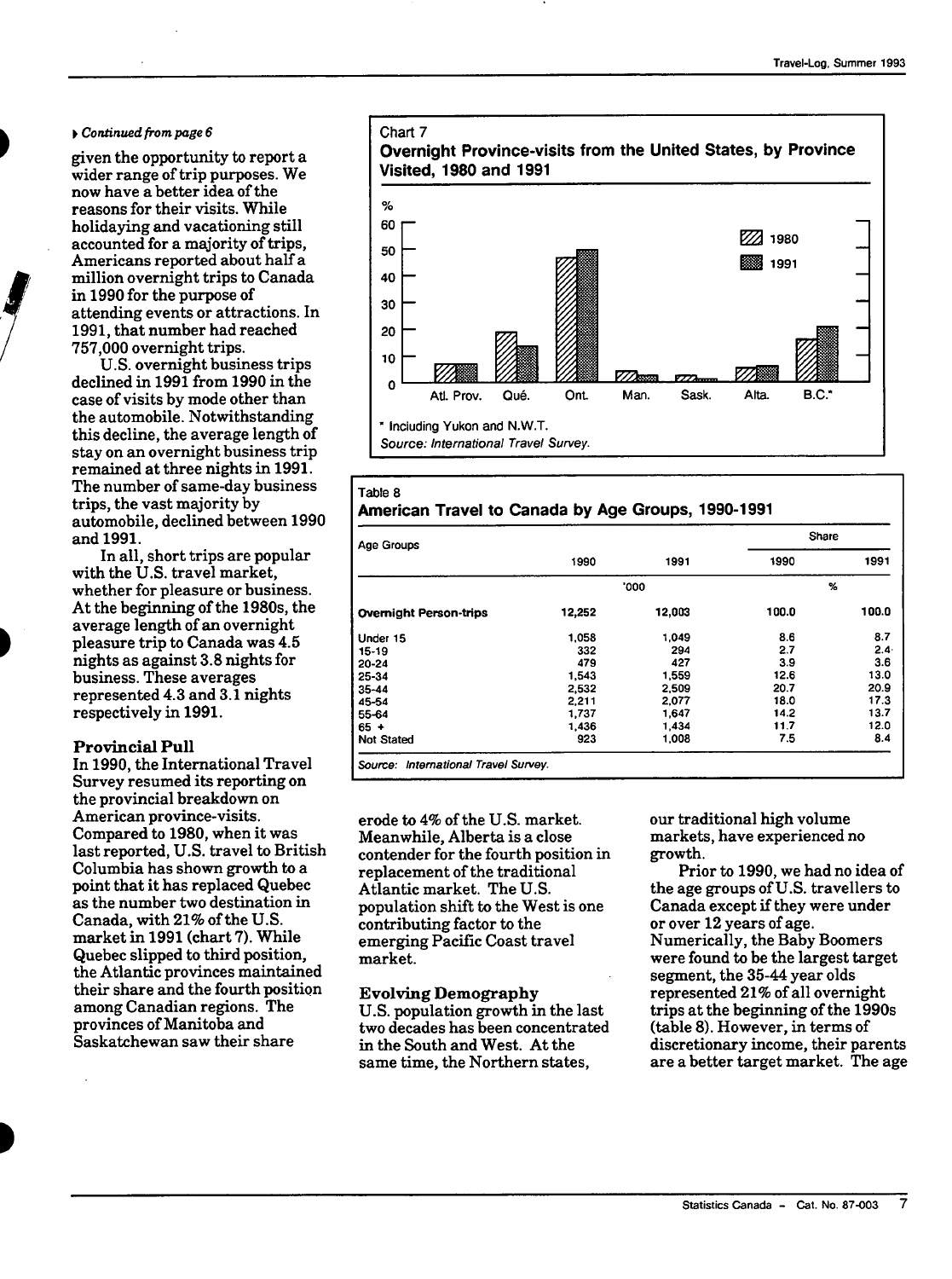#### **•** *Continued from page 7*

group comprising  $55 +$  year olds accounted for 26% of the overall tourist market originating from the U.S. When only the pleasure market is taken into account. Baby Boomers represent 18% of that market while the  $55 +$  group accounts for 25%.

Another welcomed addition to the survey is a question about the party composition. We find that parties consisting of two adults accompanied by children make up 12% of all overnight U.S. trips to Canada. However, parties consisting of adults, defined as being 15 years of age and over, represent the major market for Canada (table 9).

Finally, the travellers are asked to list the activities they engage in while on a trip to Canada since 1990. Among activities they engaged in on their overnight trip to Canada, 60% of American travellers reported shopping or sightseeing (chart 8). Among other activities reported, a slightly increased participation has been noted for sports and outdoor activities between 1990 and **1991.** 

#### **The Sequel**

The American travel market cannot be taken for granted. Canada's tourism destinations have to adjust to the quiet downsizing of the U.S. travel market. Potential growth in the American market can only come from targeting market segments sharing specific interests or afEinities. Targeted products can help win over clients by customizing the product to fit their needs.

Changing demographics and a tight economy present challenges to the Canadian travel industry. Understanding these changes will permit survival in an increasingly competitive global market.

#### Table 9 **American Travel to Canada by Party Composition^, 1990-1991**

| Party Composition              |        |        | Share |       |
|--------------------------------|--------|--------|-------|-------|
|                                | 1990   | 1991   | 1990  | 1991  |
|                                |        | '000   |       | %     |
| <b>Overnight Person-trips</b>  | 12.252 | 12,003 | 100.0 | 100.0 |
| <b>Adults Only</b>             |        |        |       |       |
| 1 Adult                        | 1,436  | 1.496  | 11.7  | 12.5  |
| 2 Adults                       | 4,899  | 4.559  | 40.0  | 38.0  |
| 3 or more Adults               | 2.523  | 2.511  | 20.6  | 20.9  |
| <b>Adults with Children</b>    |        |        |       |       |
| 1 Adult with Children          | 135    | 170    | 1.1   | 1.4   |
| 2 Adults with Children         | 1.450  | 1.397  | 11.8  | 11.6  |
| 3 or More Adults with Children | 882    | 836    | 7.2   | 7.0   |
| <b>Other/Not Stated</b>        | 927    | 1.034  | 7.6   | 8.6   |

**' Ttie respondent was asked to account for the number of people for which spending and activities could be reported on.** 

**Source: International Travel Survey.** 

#### Chart 8 **Participation in Selected Activities, Overnight Person-trips by U.S. Residents to Canada, 1990-1991**



*i* 

*i*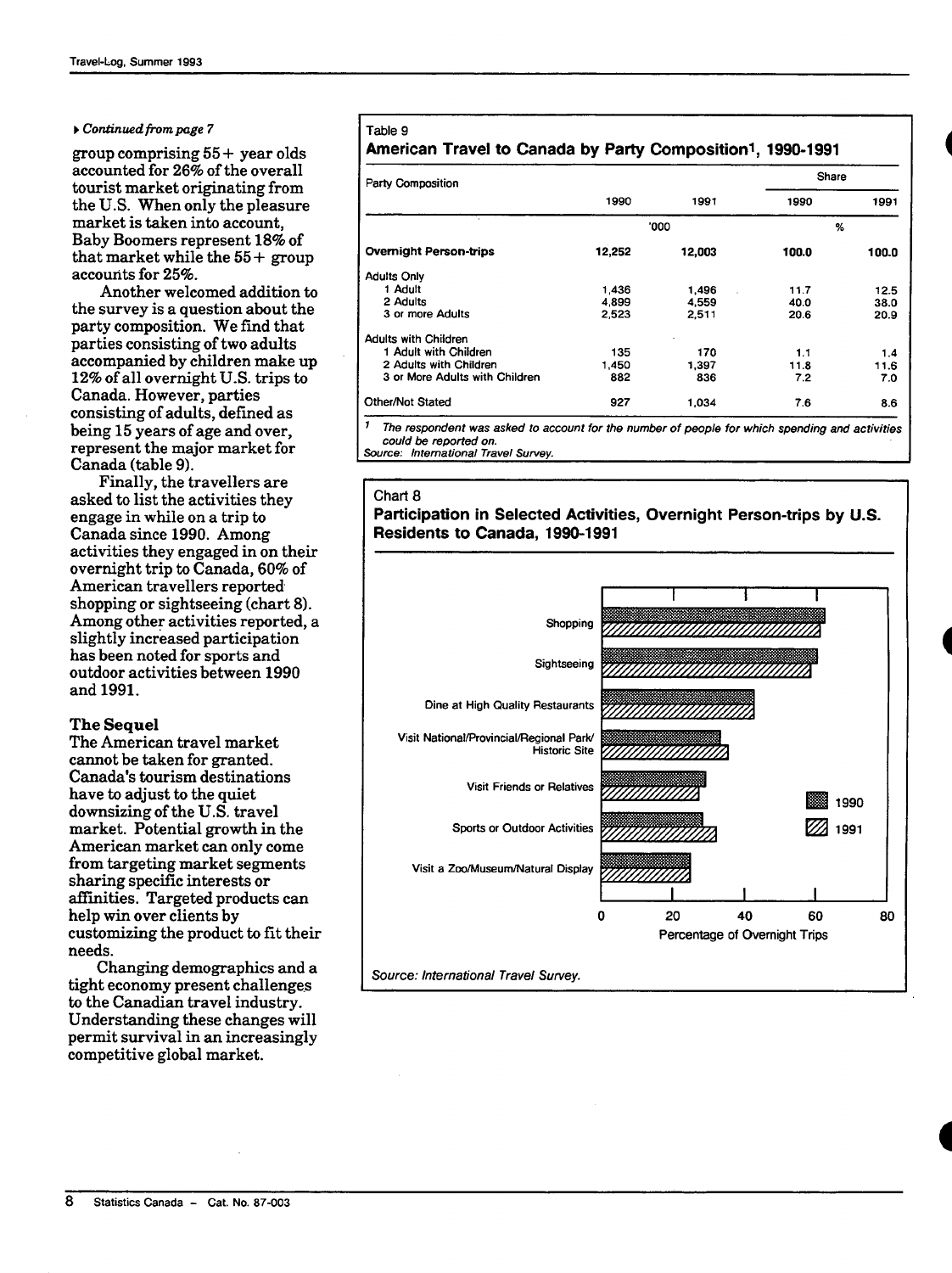

# Overnight Domestic Trips, Fourth Quarter 1992

During the months of October to December 1992, Canadians made 14.9 million overnight persontrips (80 km +) in Canada (table 10). Trips lasting only one night accounted for 30% of the total while another third lasted only two nights. Residents of Ontario accounted for a shrinking share (33%) of all overnight trips in Canada.

#### **Visiting Family and Friends on Top of Agenda**

Most popular in this period of the year are trips to visit family and friends. In fact, this purpose of trip accounted for a higher share of trips during the fourth quarter than during any other season.

Pleasure travel represented only one out of five trips during the fourth quarter of 1992. During the same period, business trips represented 16% of all domestic overnight trips while seven out of ten of these remained within the same province.

#### **Mainly by automobile**

**In** the fourth quarter of 1992, the automobile represented 87% of all overnight trips. Moreover, Canadian air travel represented<sup>-</sup> only 7% of the total, and the smallest share of the market ever accounted for by the Canadian Travel Survey for this period of the

| Table 10                          |  |  |
|-----------------------------------|--|--|
| <b>Overnight Travel in Canada</b> |  |  |

| <b>Fourth Quarter</b><br>1992 |        |       |  |
|-------------------------------|--------|-------|--|
|                               | '000   | %     |  |
|                               | 14,855 | 100.0 |  |
|                               |        |       |  |
|                               | 4.390  | 29.6  |  |
|                               | 5.081  | 34.2  |  |
|                               | 2.000  | 13.5  |  |
|                               | 1,044  | 7.0   |  |
|                               | 1.576  | 10.6  |  |
|                               | 763    | 5.1   |  |
|                               |        |       |  |
|                               | 7.971  | 53.7  |  |
|                               | 3,265  | 22.0  |  |
|                               | 2.417  | 16.3  |  |
|                               | 1.203  | 8.1   |  |
|                               |        |       |  |
|                               | 12,961 | 87.3  |  |
|                               | 1,028  | 6.9   |  |
|                               | 541    | 3.6   |  |
|                               | 172    | 1.2   |  |
|                               | 152    | 1.0   |  |
|                               |        |       |  |
|                               | 12,181 | 82.0  |  |
|                               | 2,674  | 18.0  |  |

year. Three quarters of air trips were to interprovincial destinations. In third position came the bus with a 4% share of the overnight market. Other modes of travel remained marginal, representing only 2% of overnight trips in the fourth quarter.

#### **Most Within the Province of Residence**

Most overnight trips in the fourth quarter are confined within the travellers's provincial boundaries. Interprovincial travel accounts for only one out of five overnight trips during this period. Alberta boasts the largest number of interprovincial trips in the last three months of 1992. In the meantime, Ontario witnessed the smallest number of trips to other provinces ever recorded.

#### **Note to Users**

Given significant changes in data collection methods, which were introduced in April 1992, the Canadian Travel Survey estimates for the first quarter of 1992 will be reviewed and eventually adjusted in light of the results of subsequent quarters. Moreover, because of these changes, estimates for the other quarters of 1992 are not comparable with previous quarters.

For detailed profiles on the Canadian Travel Survey of the fourth quarter of 1992, please contact Louis Pierre (613-951- 1672), Education, Culture and Tourism Division.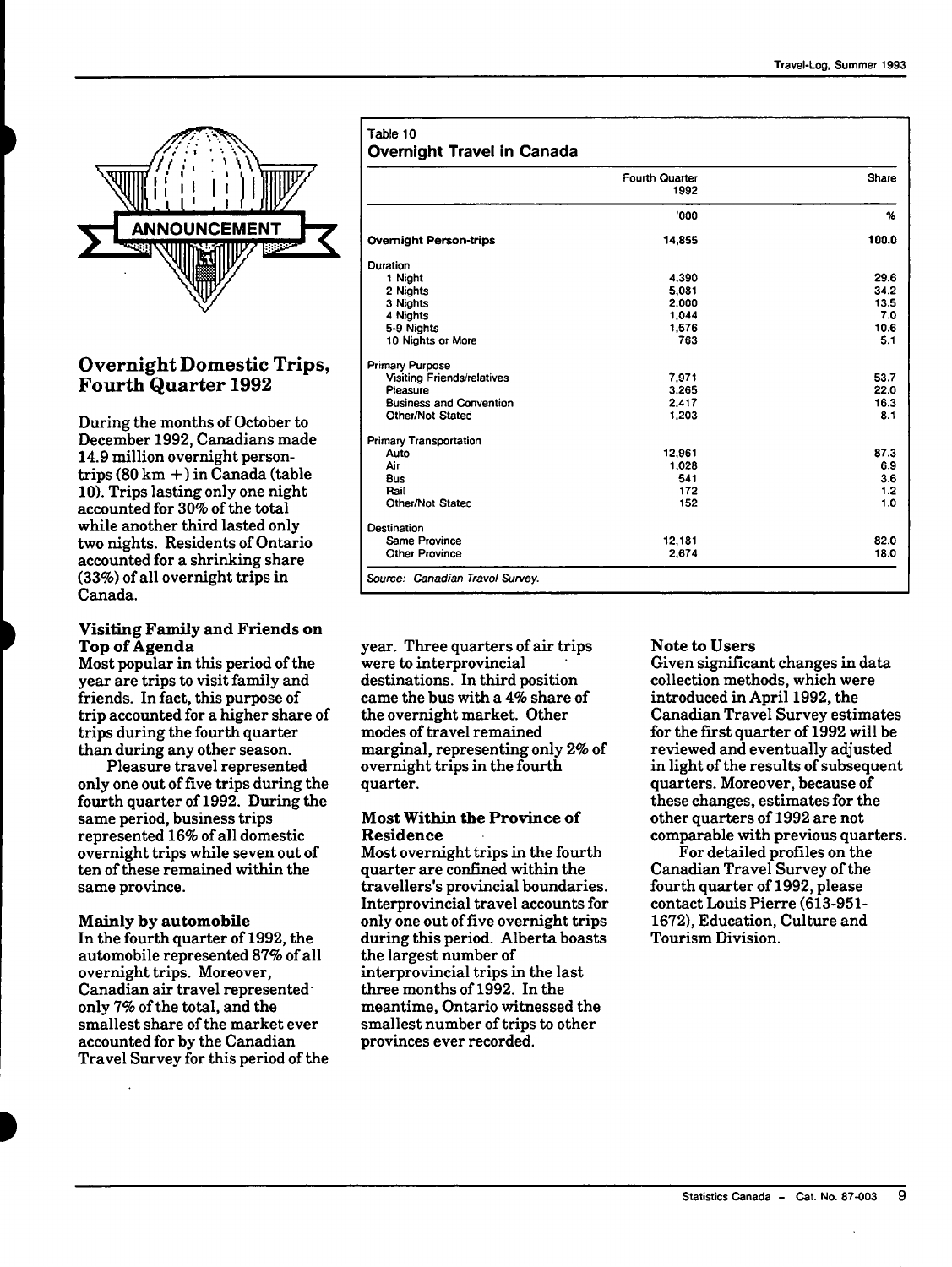

# Travel Between Canada and Other Countries, First Quarter 1993

#### **Non-Resident Travel to Canada Decreasing**

The number of non-resident travellers registered at border crossings declined in the first quarter of 1993. Trips of one or more nights to Canada by U.S. residents dropped 3% from the same period in 1992. At the same time, comparable trips by residents of all other countries increased slightly by 0.8% (See Touriscope Indicators table on page 12).

In terms of regional overseas areas, the increased flow of travel originating from Europe in the first quarter was strong enough to compensate for decreases from other parts of the world. Among major countries of origin for foreign travel to Canada during the winter of 1993, Germany topped the charts with an increase of 22% over 1992 while France followed with a  $15\%$  rise (Chart 9). The United Kingdom increased by only 3% while remaining below the level reached in the first quarter of 1991. Although the performance of these three European countries happened despite the recession, a 3% decline witnessed in the number of overnight trips to Canada from Japan did reflect the dowmturn of the Japanese economy.



#### Less **Foreign Travel by Canadians During the Winter of 1993**

Foreign overnight travel by Canadian residents dropped 5% from the first quarter of 1992. The decrease stems from a significant fall in the number of automobile trips to the United States during this period. In fact, automobile trips, which accounted for 59% of all trips to this country in the first quarter of the year, dropped 14% while trips by other modes of transport increased by 2% during that period.

(Overseas destinations fared better as the number of Canadian residents returning from countries other than the United States increased 5%. In fact, the number of overseas trips peaked in the first quarter of 1993.

#### **Recent Trends as Shown by Seasonally Adjusted Data**

Seasonally adjusted data, which highlight monthly trends, show that non-resident overnight travel to Canada decreased in March 1993 (Chart 10). On the other hand, outbound Canadian travel increased but at a slower rate.

#### Chart 10 **Trips of One or More Nights Between Canada and Other Countries, Seasonally Adjusted**



For further information, contact Ruth McMillan (613-951-1791), International Travel Section, Education, Culture and Tourism Division.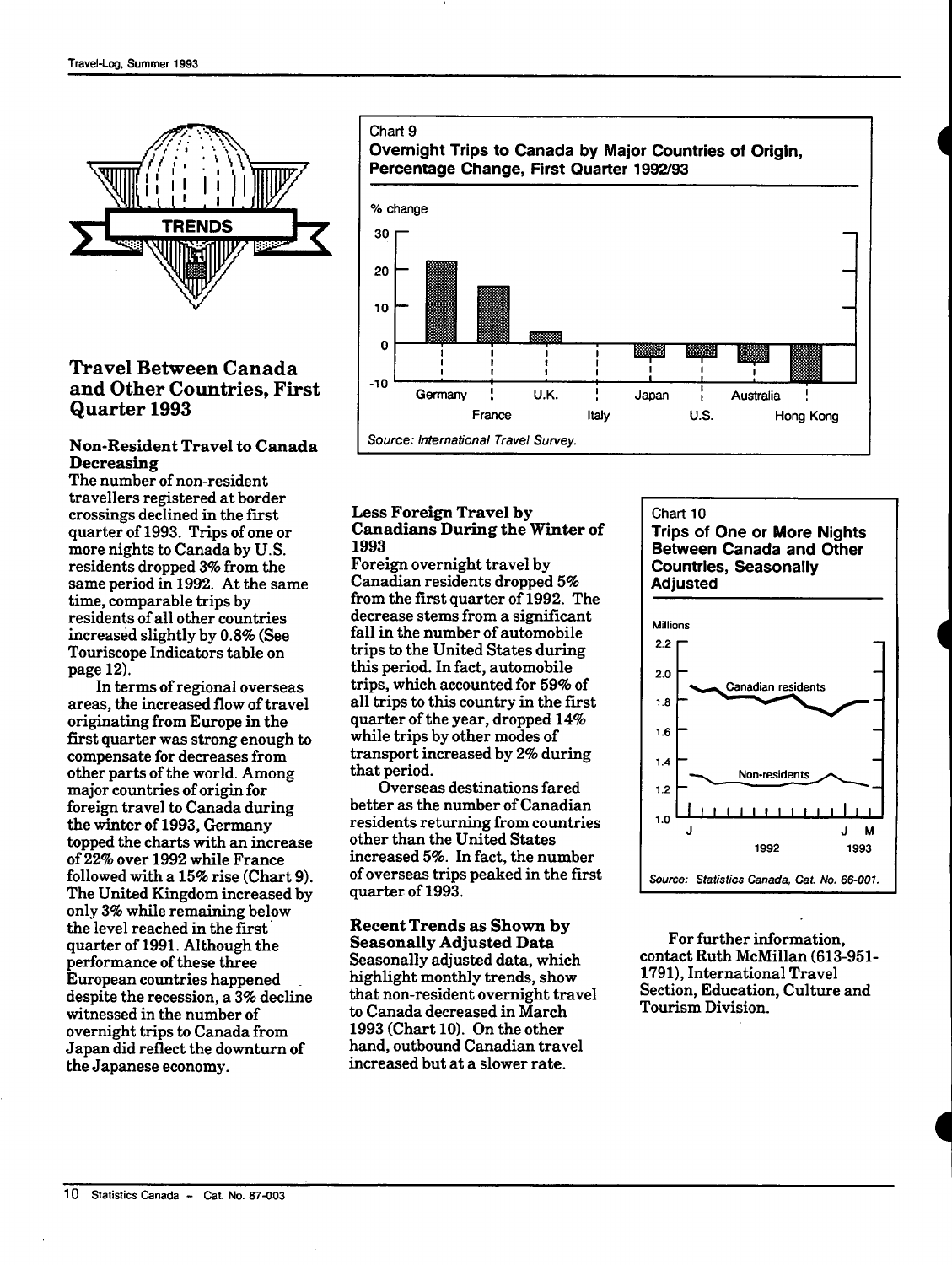*f Continued from page 10* 

# **Travel Price Index, First Quarter 1993**

During the first quarter of 1993, the Travel Price Index (TPI) increased 0.7% over the fourth quarter of 1992 (Table 11). However, it remained below the level recorded in the third quarter of 1992 (Table 12). At 3.3%, the annual percentage increase was the strongest since the start of 1992. In comparison, overall prices for goods and services, as measured by the Consumer Price Index (CPI) rose 2.0% over the previous year.

A rise of 4.0% in inter-city transportation during the first quarter of 1993 coupled with a 2.0% hike in local and commuter transportation, drove travel prices upwards compared to the fourth quarter of 1992. Declines were registered during the same period in two TPI components, rentals of vehicles and traveller accommodation. From the first quarter of 1992, the largest annual advances were found in the transportation sector, whether inter-city or local and commuter.

Minor corrections were made to the historical series of the Travel Price Index for the fourth quarter of 1988 and the annual average of 1992.

#### Table 11

### **The Travel Price index (TPI) and its Components, (not seasonally adjusted, 1986 = 100)**

|                                            | First           | % Change            |                  |
|--------------------------------------------|-----------------|---------------------|------------------|
| Components of the TPI1                     | Quarter<br>1993 | Previous<br>Quarter | Previous<br>Year |
| Inter-city transportation                  | 133.6           | 4.0                 | 7.7              |
| Local and commuter transportation          | 154.0           | 2.0                 | 5.5              |
| Rental and leasing of automotive vehicles  | 110.7           | $-6.1$              | $-0.9$           |
| Operation of automotive vehicles           | 130.8           | 0.1                 | 2.3              |
| Travelier accommodation                    | 114.5           | $-3.2$              | 1.6              |
| Food                                       | 122.5           | 1.3                 | 2.1              |
| Alcoholic beverages                        | 141.3           | 0.3                 | 3.7              |
| Clothing                                   | 130.9           | 1.4                 | 1.1              |
| Medicinal and pharmaceutical products      | 150.3           | 1.4                 | 3.3              |
| Personal care                              | 130.1           | 1.0                 | 2.9              |
| Photographic goods and services            | 114.0           | 0.0                 | $-2.1$           |
| Reading materials and other printed matter | 146.8           | 0.7                 | 1.0              |
| Tobacco products and smokers' supplies     | 226.7           | 0.3                 | 1.0              |
| <b>Travel Price Index</b>                  | 132.6           | 0.7                 | 3.3              |
| <b>Consumer Price Index</b>                | 129.8           | 0.7                 | 2.0              |

' The following TPI components are not published by the Division: Admission to entertainment; Use of recreational vehicles. Records, compact dies and pre-recorded audio magnetic tapes. Fees for single use of recreational sports and health facilities.

Sources: Prices Division; The Consumer Price Index, Cat. Wo. 62-007.

#### Table 12 **Travel Price Index, Not Seasonally Adjusted, 1986 = 100**

|      |       | Annual |       |                    |                    |
|------|-------|--------|-------|--------------------|--------------------|
|      | 1st   | 2nd    | 3rd   | 4th                | Average            |
| 1980 | 57.4  | 59.6   | 62.3  | 64.2               | 60.9               |
| 1981 | 66.7  | 69.3   | 72.1  | 73.8               | 70.5               |
| 1982 | 76.5  | 79.9   | 82.8  | 83.6               | 80.7               |
| 1983 | 83.2  | 84.4   | 87.6  | 86.8               | 85.5               |
| 1984 | 87.9  | 88.8   | 92.0  | 90.3               | 89.7               |
| 1985 | 91.5  | 93.7   | 96.1  | 96.7               | 94.5               |
| 1986 | 97.9  | 98.9   | 102.6 | 100.6              | 100.0              |
| 1987 | 101.0 | 103.2  | 108.1 | 105.3              | 104.4              |
| 1988 | 104.0 | 105.7  | 108.1 | 106.2 <sup>C</sup> | 106.0              |
| 1989 | 109.1 | 111.2  | 115.6 | 113.8              | 112.5              |
| 1990 | 116.3 | 118.5  | 123.4 | 124.3              | 120.6              |
| 1991 | 129.2 | 129.6  | 131.6 | 128.9              | 129.8              |
| 1992 | 128.4 | 129.7  | 133.2 | 131.7              | 130.8 <sup>C</sup> |
| 1993 | 132.6 |        |       |                    |                    |